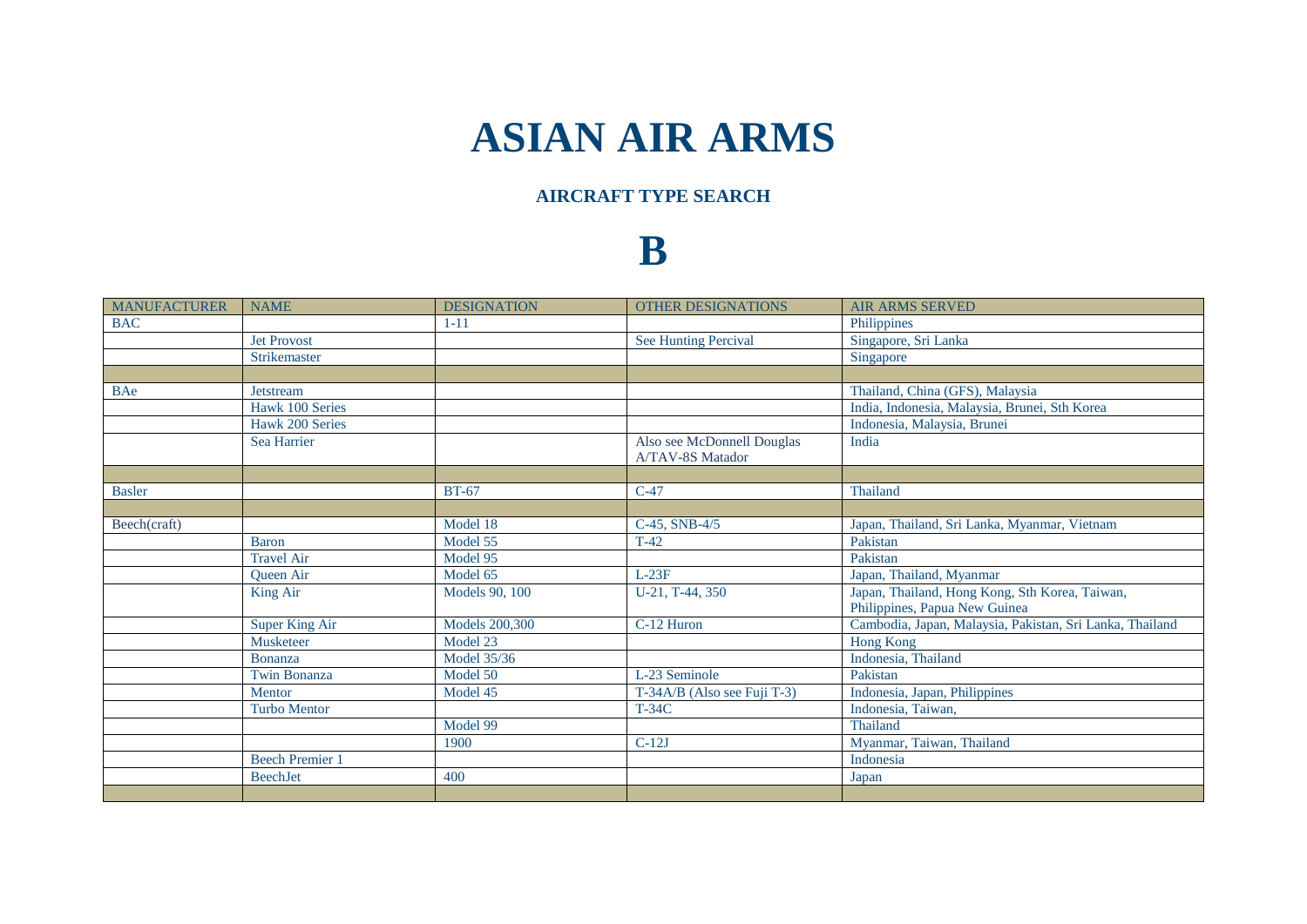| <b>Bell</b>        |                        | 47            | H-13 Sioux                   | India, Indonesia, Japan, Malaysia, Taiwan, Myanmar,           |
|--------------------|------------------------|---------------|------------------------------|---------------------------------------------------------------|
|                    |                        |               |                              | Philippines, Sri Lanka, Pakistan, Vietnam, Thailand           |
|                    | <b>Iroquois</b>        | $UH-1B/H/J$   | Huey, See Bell 204, 205      | Afghanistan, Japan, Laos, Myanmar, Pakistan, Philippines,     |
|                    |                        |               |                              | Singapore, Taiwan, Thailand, Vietnam, Papua New Guinea,       |
|                    |                        |               |                              | Cambodia, South Korea, Georgia, Kazakhstan                    |
|                    |                        | $UH-1N$       | Twin Huey, See Bell 212      | Thailand                                                      |
|                    |                        | 204           | Civil Bell UH-1              | Indonesia, Thailand                                           |
|                    |                        | 205           | Civil Bell UH-1              | Myanmar, Philippines, Pakistan, Brunei, Indonesia,            |
|                    |                        |               |                              | Singapore                                                     |
|                    | <b>Jetranger</b>       | 206           | OH-58 Kiowa; LongRanger; TH- | Bangladesh, Brunei, Japan, Myanmar, Pakistan, Nepal, Sri      |
|                    |                        |               | 67                           | Lanka, Taiwan, Thailand, Indonesia, Malaysia, Philippines,    |
|                    |                        |               |                              | <b>Sth Korea</b>                                              |
|                    |                        | 212           | UH-1N, AB.212. See UH-1N     | Bangladesh, Brunei, Japan, Philippines, Sri Lanka, Thailand,  |
|                    |                        |               |                              | Malaysia, Myanmar, Singapore, Sth Korea, Papua New            |
|                    |                        |               |                              | Guinea                                                        |
|                    |                        | 214           |                              | Philippines, Thailand, China, Sth Korea, Brunei               |
|                    |                        | 407           |                              | Pakistan                                                      |
|                    |                        | 412           |                              | Japan, Pakistan, Philippines, Sth Korea, Sri Lanka, Thailand, |
|                    |                        |               |                              | Indonesia, Azerbaijan                                         |
|                    | Cobra                  | $AH-1$        | Fuji AH-1                    | Japan, Pakistan, Taiwan, Sth Korea, Thailand, Philippines     |
|                    |                        |               |                              |                                                               |
| <b>Bell Boeing</b> | Osprey                 | $V-22$        |                              | Japan                                                         |
|                    |                        |               |                              |                                                               |
| <b>Beriev</b>      |                        | $Be-6$        | $Oing-6$                     | China                                                         |
|                    |                        | <b>Be-12</b>  |                              | Vietnam, Azerbaijan                                           |
|                    |                        | <b>Be-200</b> |                              | Azerbaijan                                                    |
|                    |                        | $A-50$        | Also see Xi'an KJ-2000       | India                                                         |
|                    |                        |               |                              |                                                               |
| Boeing             | <b>Flying Fortress</b> | $B-17$        |                              | Taiwan                                                        |
|                    |                        | 707           |                              | Pakistan, Philippines, India, Indonesia                       |
|                    | Stratotanker           | KC-135        |                              | Singapore                                                     |
|                    |                        | 720           |                              | Taiwan                                                        |
|                    |                        | 727           |                              | Afghanistan, Taiwan, Brunei, Tajikistan                       |
|                    |                        | 737           | $T-43$                       | China, India, Indonesia, Sth Korea, Taiwan, Thailand,         |
|                    |                        |               |                              | Kazakhstan                                                    |
|                    | Surveiller             | 737           |                              | Indonesia                                                     |
|                    |                        | 747           |                              | Japan, South Korea, Kyrgyzstan                                |
|                    | PeaceEye               | $E-7A$        | 737 AEW&C, Wedgetail         | <b>Sth Korea</b>                                              |
|                    |                        | $BBJ-1$       | 737-700                      | Malaysia, India                                               |
|                    |                        | $BBJ-2$       | 737-800                      | Indonesia                                                     |
|                    |                        | 757           |                              | Kazakhstan                                                    |
|                    |                        | $C-17$        |                              | India                                                         |